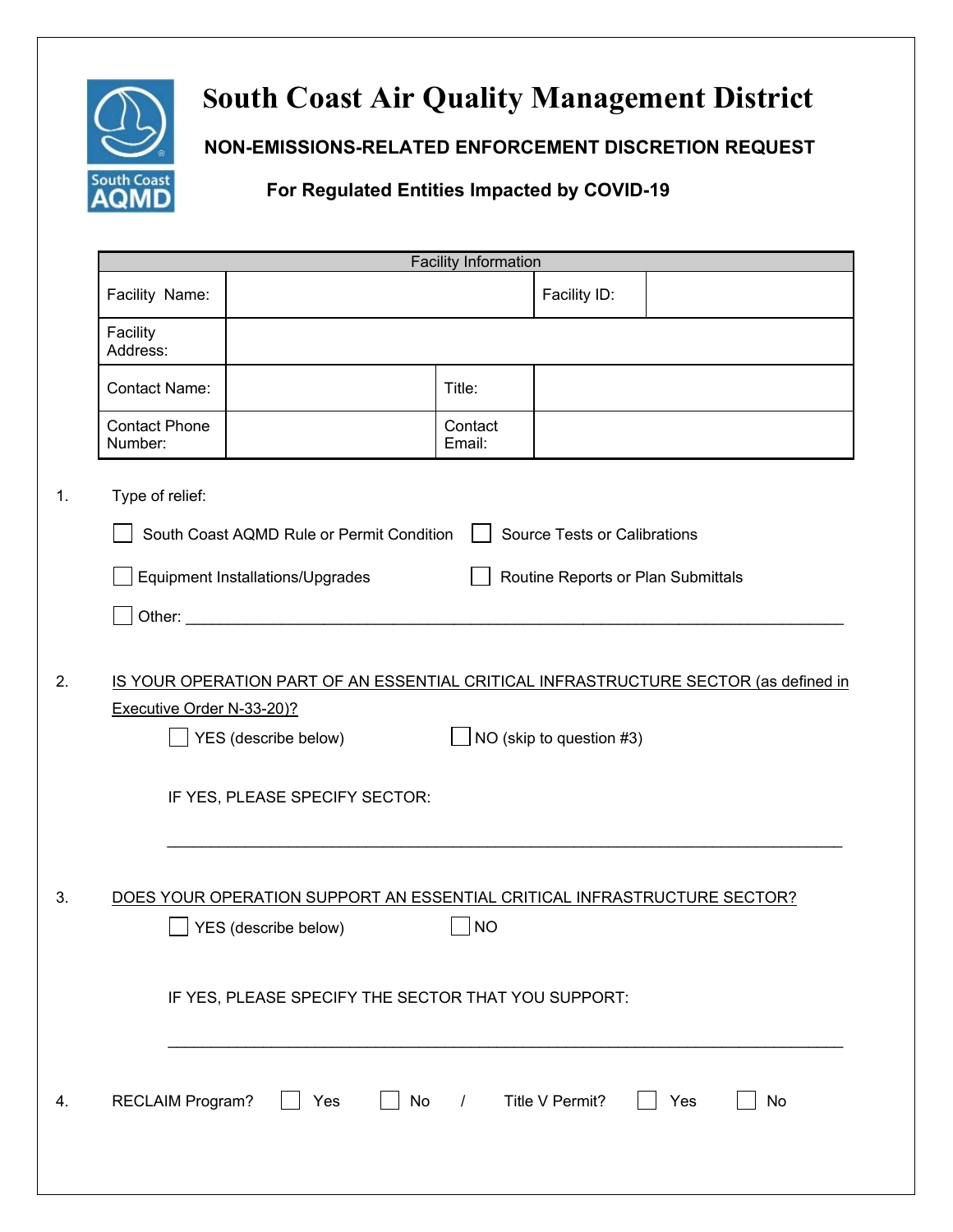5. List all South Coast AQMD rule(s), permit condition(s), and/or other requirement(s) that cannot be fully or timely met, including indicating the specific section(s) and subsection(s) of any rule, condition, or other requirement. Briefly explain how you are or will be in violation of each rule, condition, or requirement.

| Requirement | Explanation |
|-------------|-------------|
|             |             |
|             |             |
|             |             |
|             |             |
|             |             |
|             |             |
|             |             |
|             |             |

- 6. What is the date that you are requesting the enforcement discretion to begin? \_\_\_\_\_\_\_\_\_\_\_\_\_\_\_\_\_\_\_\_\_\_\_\_\_\_\_\_\_ What is the date that you expect to achieve full compliance? **We are all assets the contract of the set of the set of the set of the set of the set of the set of the set of the set of the set of the set of the set of the s**
- 7. **EXPLANATION:** Provide a succinct but complete and verifiable explanation of: (a) why full or timely compliance is not possible due to COVID-19 and/or any related public health directives or guidance, and (b) efforts already made to date to comply.

8. Briefly describe the type of business and processes at your facility or site.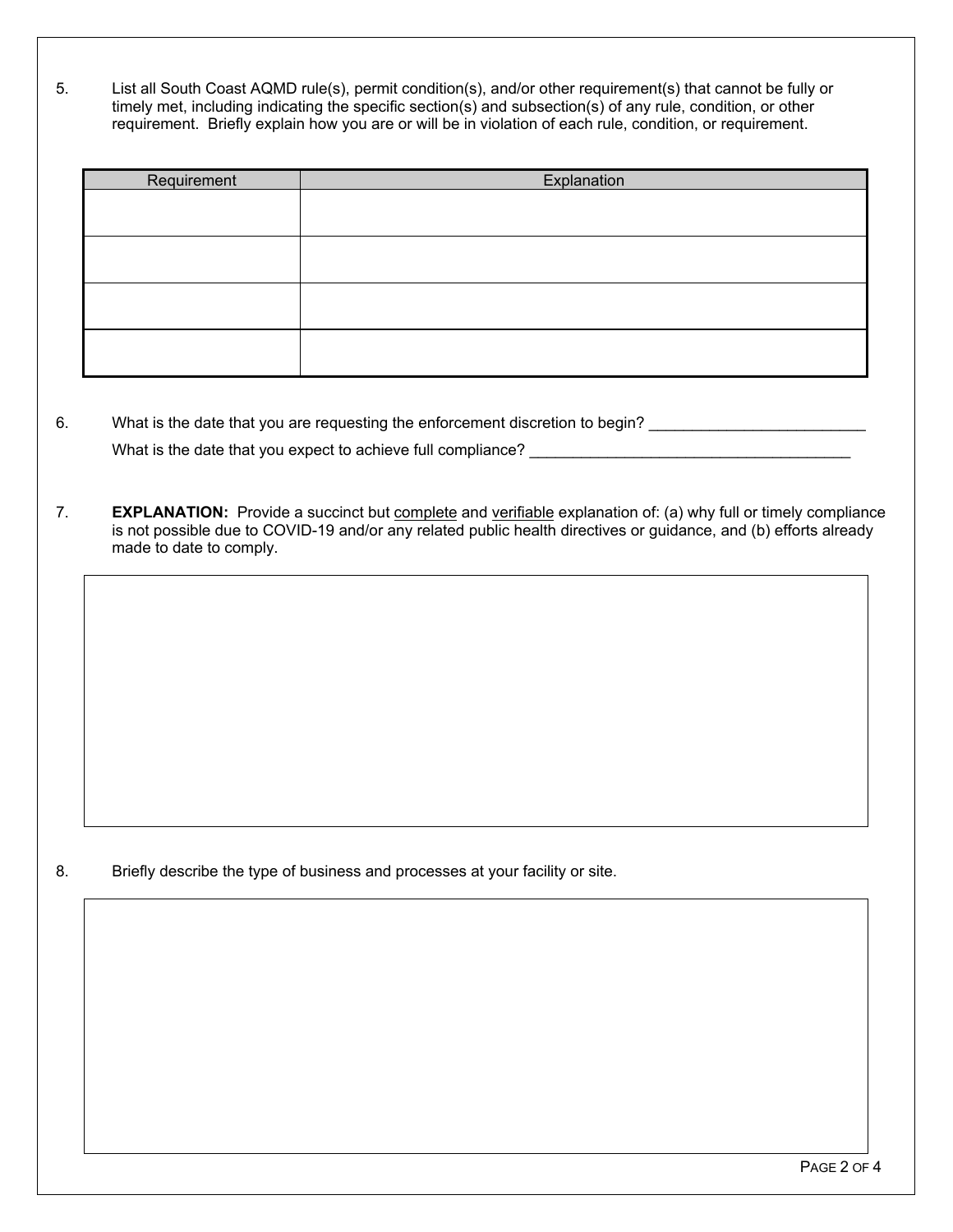9. List the equipment and/or any activity that is the subject of this petition. **Attach copies of any Permit to Construct and/or Permit to Operate for the subject equipment. For RECLAIM or Title V facilities, attach** *only* **the relevant sections of the Facility Permit showing the equipment or process and conditions that are subject to this petition.**

| Equipment/Activity | Application/<br>Permit No. | <b>RECLAIM</b><br>Device No. | Date<br>Application/Plan<br>Denied<br>(if relevant)* |
|--------------------|----------------------------|------------------------------|------------------------------------------------------|
|                    |                            |                              |                                                      |
|                    |                            |                              |                                                      |
|                    |                            |                              |                                                      |
|                    |                            |                              |                                                      |

\*Attach copy of denial letter

10. When and how did you first become aware that you were not or would not be in compliance with the rule(s), permit condition(s), and/or other requirement(s)? Identify specific event(s) and date(s) as appropriate.

11. List date(s) and action(s) you have taken since that time to achieve compliance.